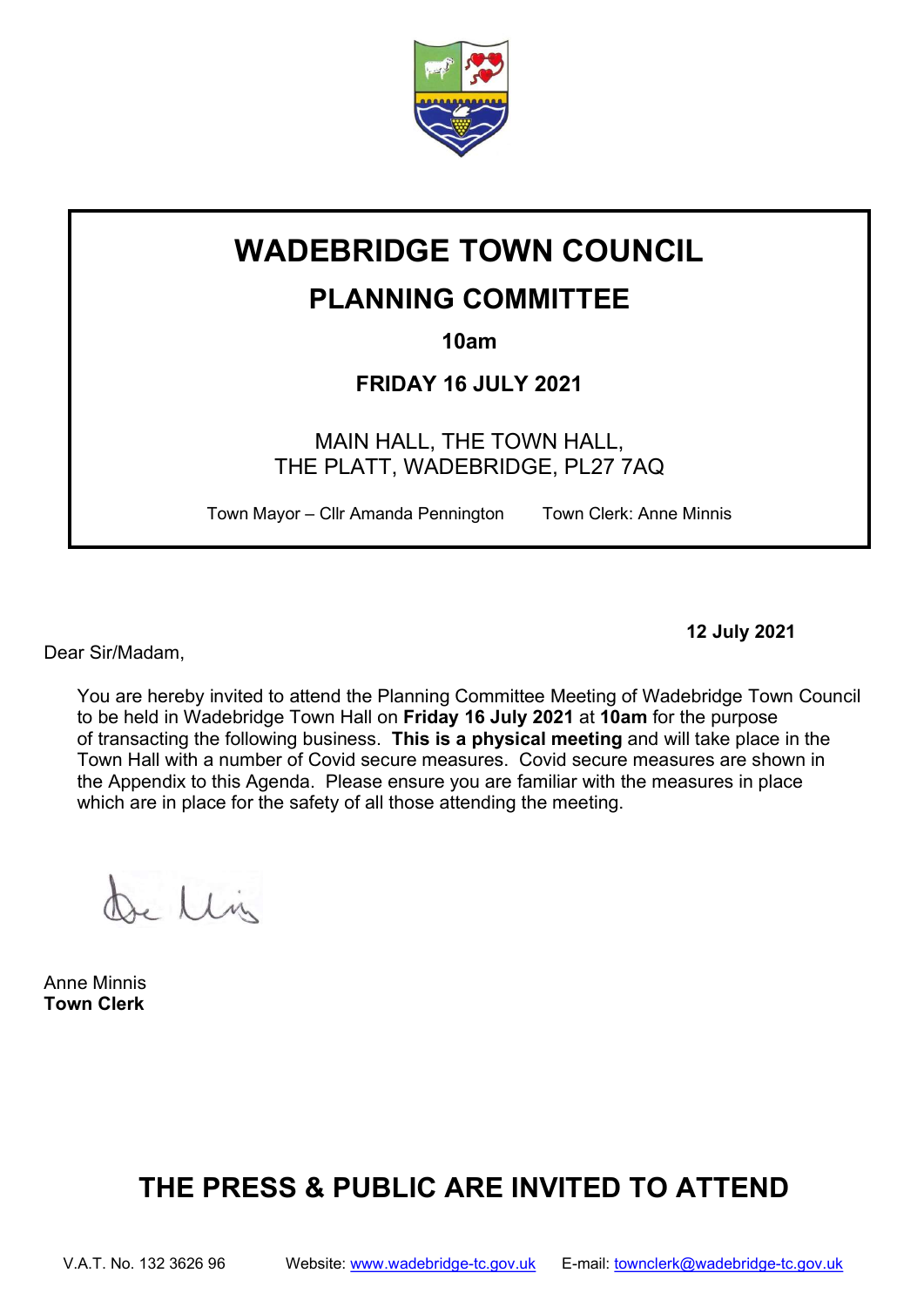Members and Public please note:

This meeting will be conducted in compliance with Wadebridge Town Council's Standing Orders and the Councillors Code of Conduct.

Public Participation – in considering Covid secure measures for this meeting public participation will be at each Agenda item and before the Agenda item is discussed by the Planning Committee. This is to enable members of the Public to speak to a particular item of the Agenda and then leave the meeting, if they wish, when it has been discussed by the Committee.

Please be aware that the number of people in the Main Hall is restricted to 22 due to Covid-19. If you wish to speak to an Agenda item, please contact admin@wadebridge-tc.gov.uk to advise this in advance of the meeting as space for members of the public will be limited.

### A G E N D A

Housekeeping – The Mayor to advise of evacuation routes in case of an emergency and reminded all those present of the following:

- That the meeting may be filmed or recorded.
- That Wadebridge Town Council is recording the meeting.
- Members and members of the public to turn mobile phones to silent.
- Should a Member or member of the public wish to film or photograph the meeting please sit in the 'Film/Photograph Area'.
- Members of the public, children or vulnerable persons who do not wish to be filmed or photographed please sit in the 'No Film/Photograph Area'.

#### 1. To Appoint a Chair of Committee for 2021/22

- 2. To Appoint a Vice-Chair of Committee for 2021/22
- **3.** New Membership  $-$  To appoint new members to the committee as required
- 4. Terms of Reference To accept the reviewed Terms of Reference for the Planning Committee 2021-22
- 5. To receive apologies for absence

#### 6. To receive declarations of interest

#### a) Pecuniary Interests

Declare those interests which have been declared on your Register of Interests relevant to the Agenda of the meeting. Whenever the item is being discussed, including public participation, Councillors must leave the room and not take part in the discussion and decision.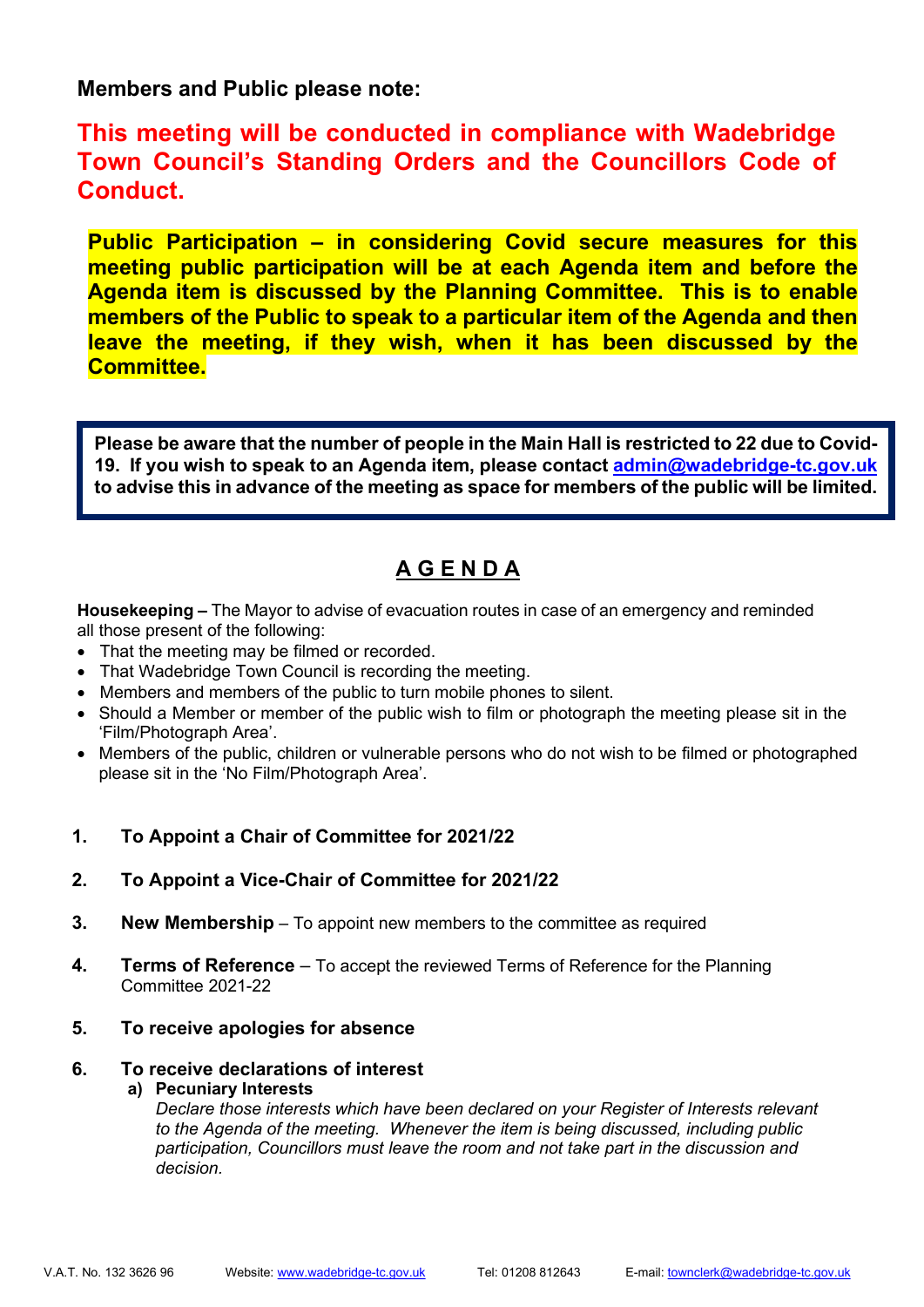#### b) Non-Registerable Interests

Declare non registerable interests at the start of the meeting or whenever the interest becomes apparent. When the item is being discussed, including public participation, Councillors must leave the meeting and not take part in the discussion or decision.

#### c) Dispensations

To receive any requests for dispensations relating to items on the agenda.

7. Public Participation – to receive submissions from members of the public relating to items on the agenda

#### 8. Minutes of Last Meeting – None

#### 9. Planning

- a) Applications To respond to the following applications received from Cornwall Council: (Members, please view all details of the applications via the planning portal prior to the meeting)
	- i. PA21/05363 : Land North of Dunveth Business Park, Dunveth Business Park, Outline application (all matters reserved) for erection of building(s) within use classes: E(a) display or retail sale of goods, other than hot food, E(b) sale of food and drink for consumption (mostly) on the premises, Sui Generis - hot food takeaways, E(g)(i) offices to carry out administrative functions, E(g)(iii) industrial processes, B2 general industrial and B8 storage. Click here to view this application
	- ii. PA21/05843 : The Shrubbery, Trevanson Road, Proposed extension and remodelling to dwelling. Click here to view this application
	- iii. PA19/10376 AMENDED PLANS: The Workshops, Brook Road, Demolition of existing commercial buildings and construction of six new dwellings with associated landscaping and parking - (Resubmission of PA18/10458). Click here to view this application
	- iv. PA21/05862 : Kenna Park, Gonvena Hill, Proposed First Floor Extension, Internal Remodelling and Re-Roof together with associated works. Click here to view this application
	- v. PA21/06015 : Nancarrow (The Orchard), Egloshayle, Wadebridge, Proposed construction of a dwelling and associated works. PA21/06015 | Proposed construction of a dwelling and associated works | Nancarrow (The Orchard) Egloshayle Wadebridge Cornwall PL27 6HY
	- vi. PA21/06385 : Land North West of Piggy Lane Car Park, Wadebridge, Prior notification for the construction of agricultural storage building for hay and farm machinery. PA21/06385 | Prior notification for the construction of agricultural storage building for hay and farm machinery | Land North West Of Piggy Lane Car Park Wadebridge Cornwall PL27 7AP
- b) Decisions to be advised of decisions received from Cornwall Council:
	- i. PA20/09912 : Wyndthorpe Estates, Land at Bodieve, Wadebridge, Outline application for residential development including access of up to 245 new homes (to include 30% affordable homes), new relief road from Ball Roundabout to B3314, new public open space (including play area and community orchard and cycle path/amenity walkway), extensive new tree planting and new habitat creation (including 1.75 ha. of new woodland planting and 0.25 ha. of new wildlife ponds). REFUSED.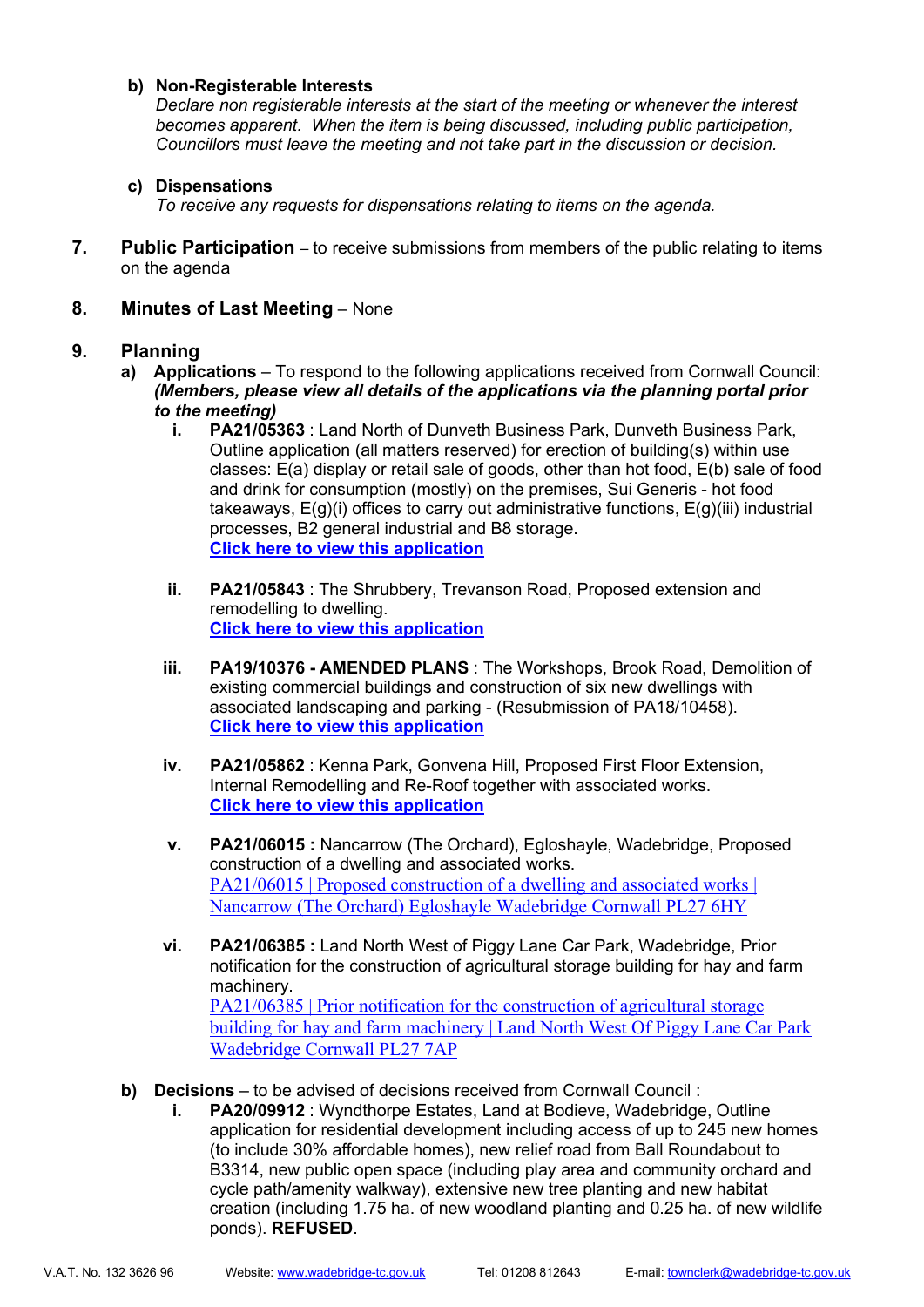- ii. PA21/03002 : Green Eaves, West Hill, To increase the width of the dropped kerb outside the property. APPROVED.
- iii. PA21/04748 : 4 Valley View, Detached garage to front of dwelling. APPROVED.
- 10. Street Naming to respond to a request for the street naming of the St Marys Church site, New Park, Wadebridge (PA21/01411) - the request is to name the development St Marys
- 11. Date of next meeting to be advised